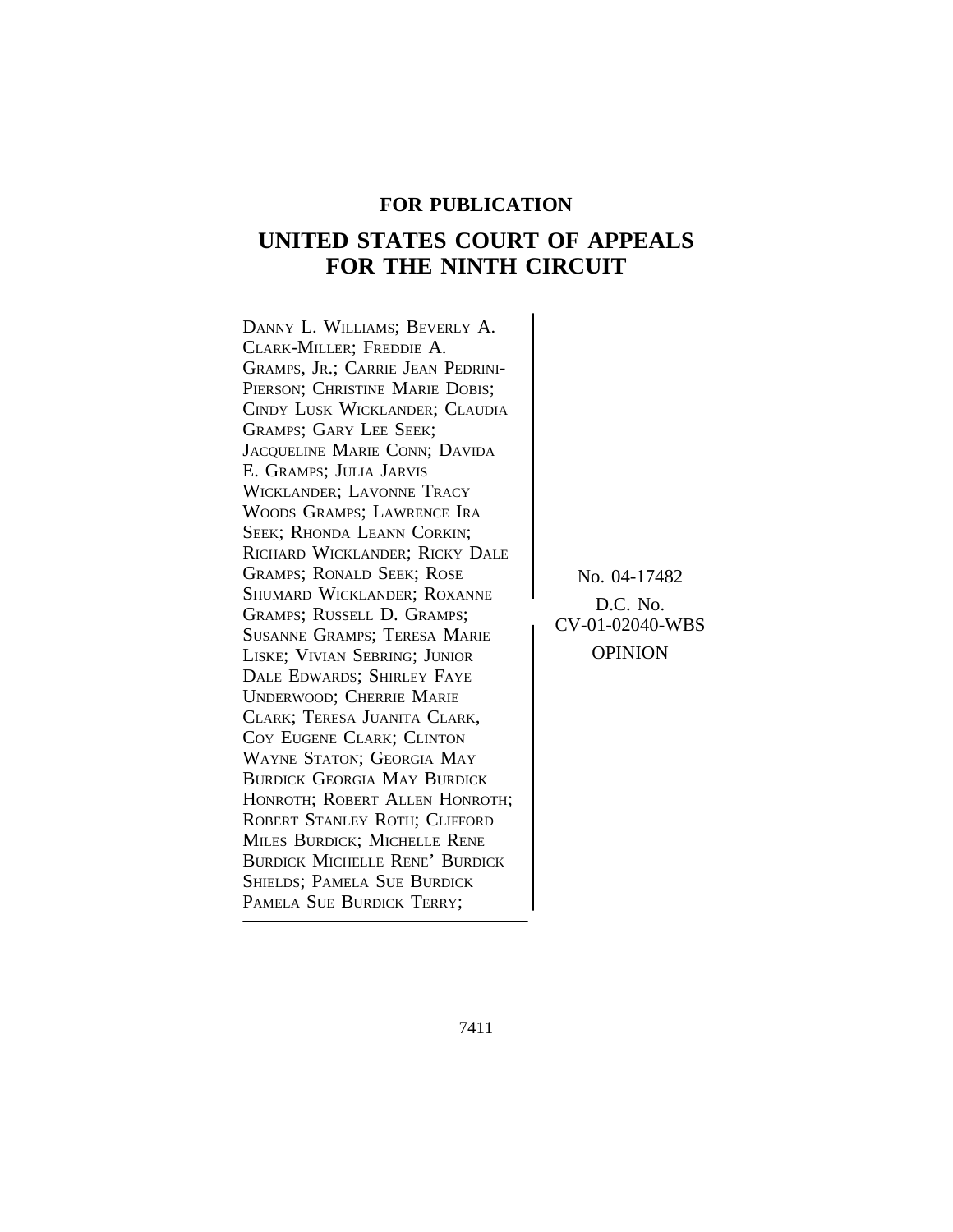<sup>R</sup>ICHARD MILES BURDICK; BONITA LYNN BURDICK CHAMBERS; GEORGE RONAD BURDICK; GEORGINA DANYEL BURDICK; KASEY BROOK BURDICK; NEVILLE BRAND BURDICK; EMMA JEAN TIMMONS TUTTLE; LAWRENCE TUTTLE; KAREN TUTTLE WESR; RAYMOND TUTTLE; DAVID FIELDS; ELLEN SEEK; LARRY GRAQCES, SR.; RICHARD W. GRAVES; CHARLES M. GRAVES; PEARL W. WAGNER; MELBA ELLEN RAZO; CHARLES WESLEY GRAVES; LARRY GRAVES, JR.; FRAN HAWKINS; LORI WATKINS; LEANNA GRAVES; KIM GRAVES; RONALD ARDEL GRAVES; JOANN PARSONS; JANICE KAYE WRIGHT; CRISTINA LYNN WILSON; SUE BROWN DENISE; RICKIE DEAN WILSON; DAVID LEE WILSON, *Plaintiffs-Appellants,*

v.

KEVIN GOVER,

*Defendant,*

and the contract of the contract of the contract of the contract of the contract of the contract of the contract of the contract of the contract of the contract of the contract of the contract of the contract of the contra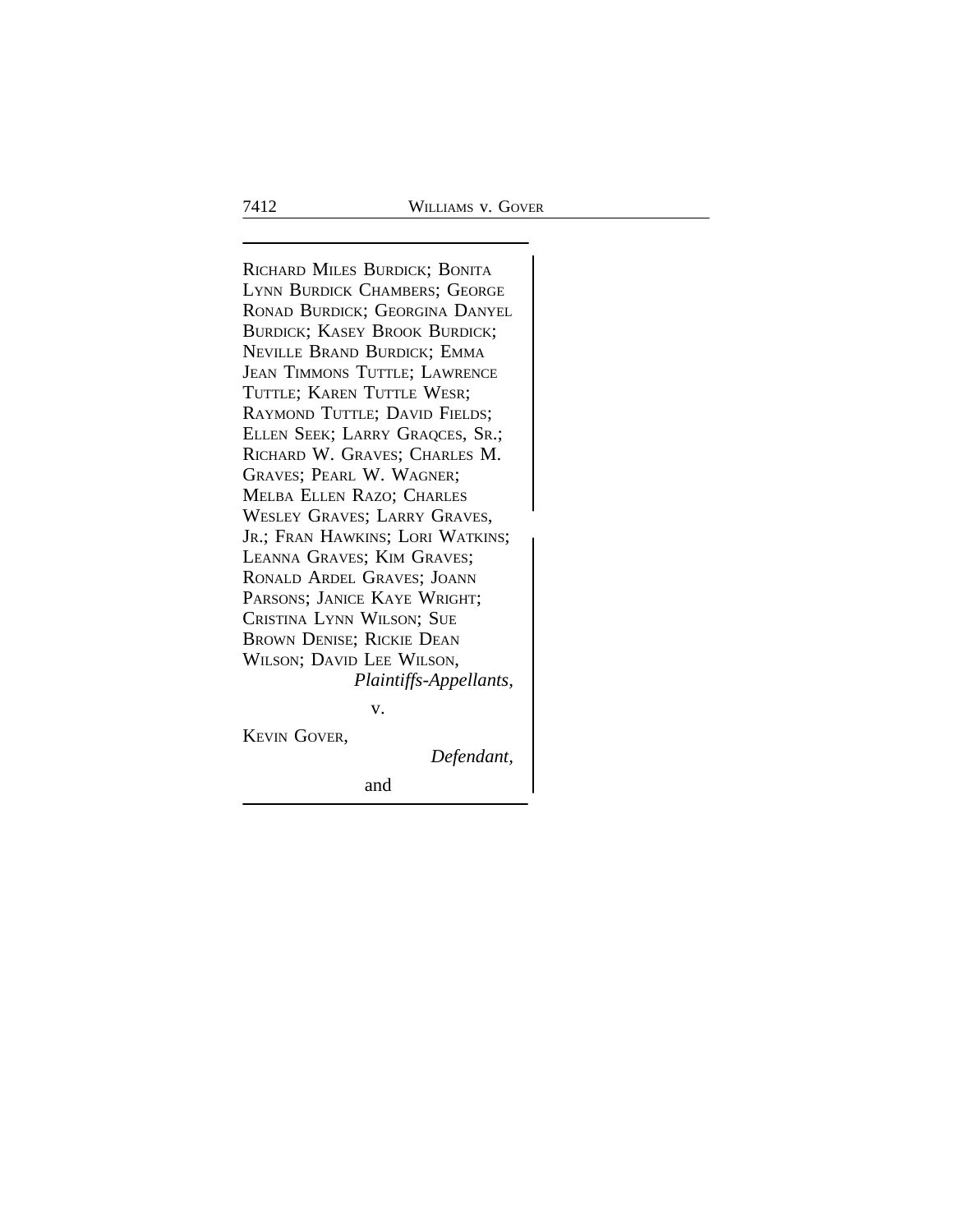<sup>C</sup>LAY GREGORY,\* Regional Director of the Pacific Region of the Bureau of Indian Affairs; TROY BURDICK,\*\* Superintendent of the Central California Agency of the Bureau of Indian Affairs; UNITED <sup>S</sup>TATES OF AMERICA; AURENE MARTIN, as Acting Assistant Secretary of the Interior for Indian Affairs; NEAL MCCALEB, as Assistant Secretary of the Interior for Indian Affairs, *Defendants-Appellees.*

> Appeal from the United States District Court for the Eastern District of California William B. Shubb, Chief District Judge, Presiding

Argued and Submitted November 14, 2006—San Francisco, California

Filed June 20, 2007

Before: Andrew J. Kleinfeld and Sidney R. Thomas, Circuit Judges, and Ronald B. Leighton,\*\*\* District Judge.

\*\*\*The Honorable Ronald B. Leighton, United States District Judge for the Western District of Washington, sitting by designation.

<sup>\*</sup>Clay Gregory is substituted for his predecessor, Ronald Jaeger, as Regional Director [formerly known as "Area Director"] of the Pacific Region [formerly, the Sacramento Area Office] of the Bureau of Indian Affairs, pursuant to Fed. R. App. P. 43(c)(2).

<sup>\*\*</sup>Troy Burdick is substituted for his predecessor, Dale Risling, as Superintendent of the Central California Agency of the Bureau of Indian Affairs, pursuant to Fed. R. App. P. 43(c)(2).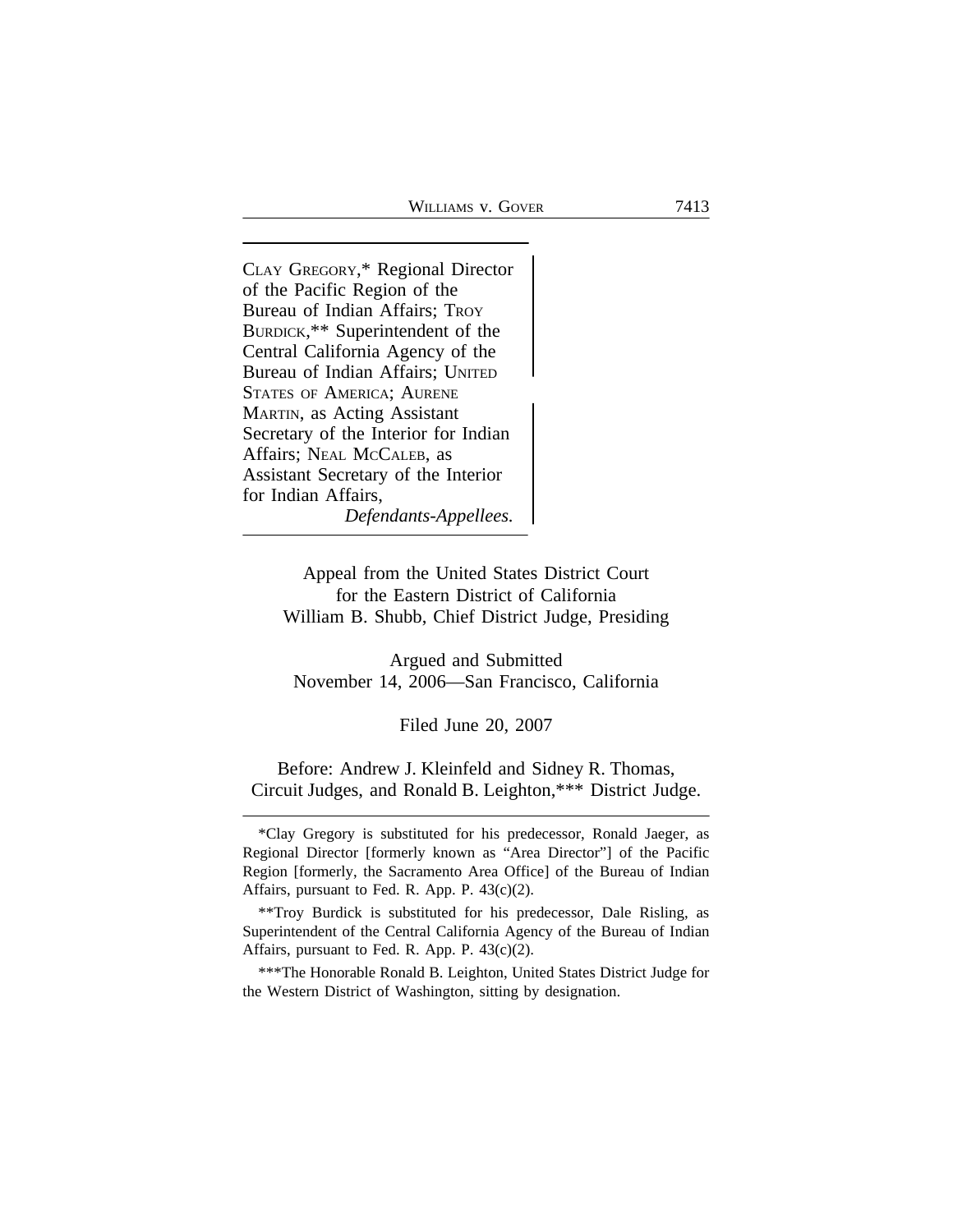7414 WILLIAMS v. GOVER

Opinion by Judge Kleinfeld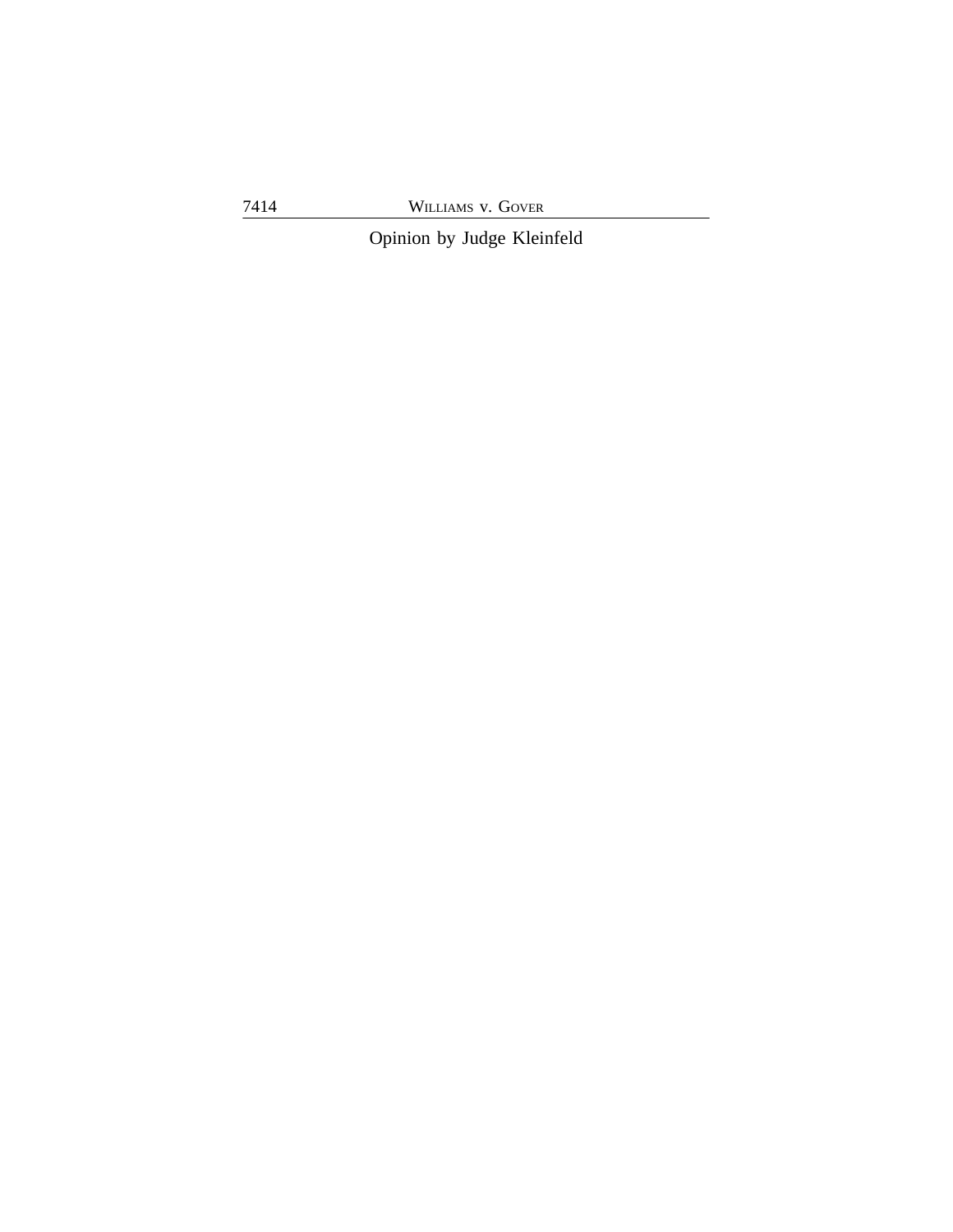### **COUNSEL**

Dennis G. Chappabitty, Sacramento, California, for the appellants.

Kristi C. Kapetan (argued), Assistant U.S. Attorney, Fresno, California, and Debora G. Luther (briefed), Assistant U.S. Attorney, Sacramento, California, for the appellees.

### **OPINION**

KLEINFELD, Circuit Judge:

This case is controlled by the proposition that an Indian tribe has the power to decide who is a member of the tribe.

### **Facts**

Plaintiffs claim that they are descended from people who were named as members of the Mooretown Rancheria Indian tribe in either a 1915 census or a 1935 tribal voter list. "Rancherias are numerous small Indian reservations or communities in California, the lands for which were purchased by the Government (with Congressional authorization) for Indian use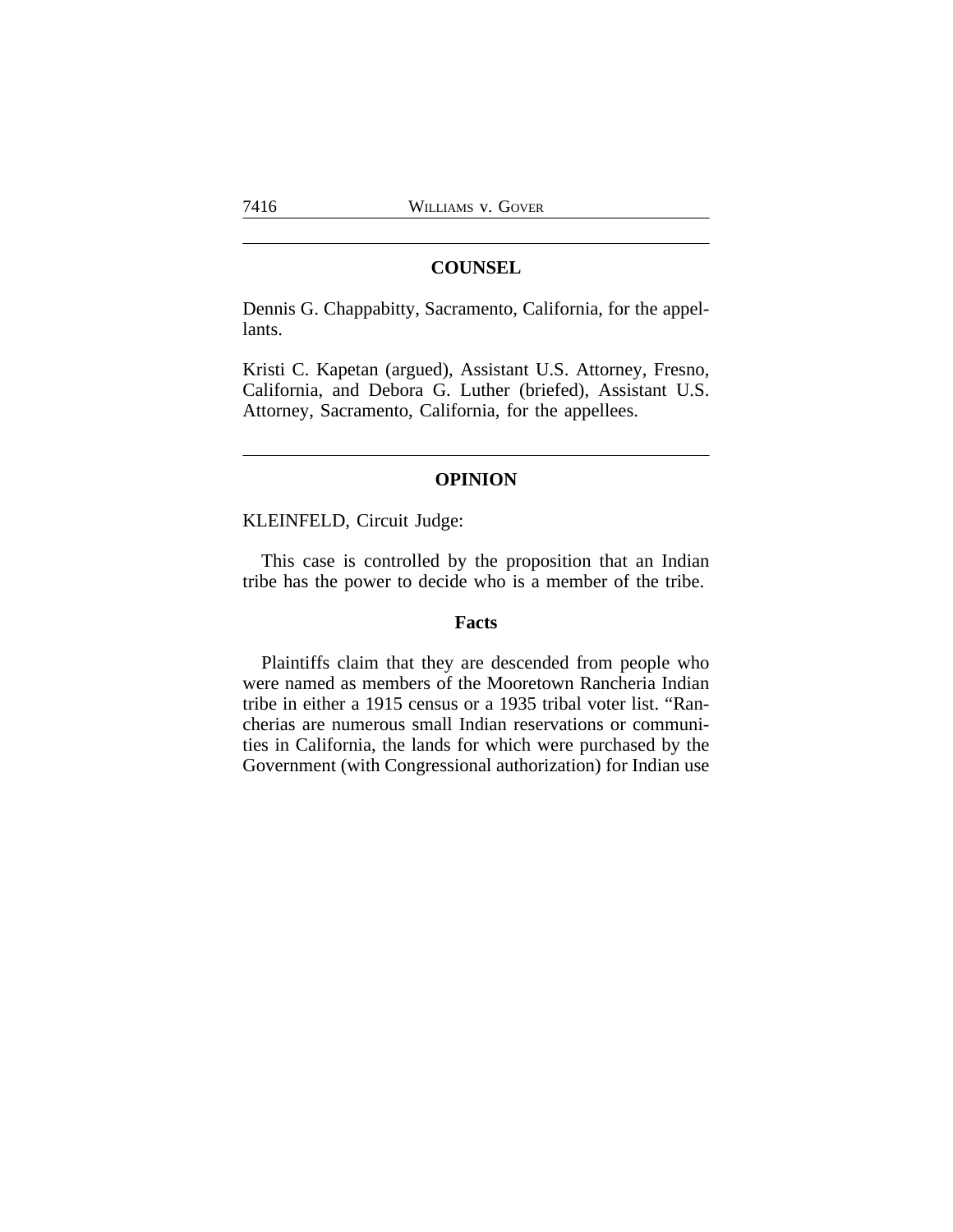| WILLIAMS V. GOVER | 7417 |
|-------------------|------|
|-------------------|------|

from time to time in the early years of [the twentieth] century — a program triggered by an inquiry (in 1905-06) into the landless, homeless or penurious state of many California Indians."**<sup>1</sup>** In 1958, the Mooretown Rancheria consisted of two separated 80 acre parcels of land in Butte County, California, near Oroville.

Congress adopted the California Rancheria Termination Act in 1958 in order to distribute rancheria lands to individual Indians.**<sup>2</sup>** The Act provided for the conveyance of rancheria assets, with unrestricted title, to the individual Indians living there, if a majority of the Indians voting approved. Before conveyance, the Act required the government to survey the land owned by the rancheria, construct or improve the roads serving the rancheria, install or rehabilitate irrigation, sanitation, and domestic water systems, and exchange land held in trust for the rancheria.**<sup>3</sup>** The Indians who received the assets would not thereafter be entitled to the services provided by reason of Indian status.**<sup>4</sup>**

Two families occupied the two 80 acre parcels constituting the Mooretown Rancheria. In 1959, the families voted for termination of Mooretown Rancheria and distribution of its land under the Act, and the government distributed the parcels to the members of those families. In 1979, members of thirtyfour terminated tribes, including Mooretown Rancheria, filed a class action seeking restoration of tribal status for ran-

**<sup>4</sup>**California Rancheria Termination Act, Pub. L. No. 85-671, § 10(b), 72 Stat. 619, 621 (1958) (as amended by Pub. L. No. 88-419, 78 Stat. 390 (1964)). *See also Hopland Band of Pomo Indians v. United States*, 855 F.2d 1573, 1575 (Fed. Cir. 1988).

**<sup>1</sup>***Duncan v. United States*, 667 F.2d 36, 38 (Ct. Cl. 1981).

**<sup>2</sup>**California Rancheria Termination Act, Pub. L. No. 85-671, 72 Stat. 619 (1958).

**<sup>3</sup>**California Rancheria Termination Act, Pub. L. No. 85-671, § 3, 72 Stat. 619, 620 (1958) (as amended by Pub. L. No. 88-419, 78 Stat. 390 (1964)). *See also Hopland Band of Pomo Indians v. United States*, 855 F.2d 1573, 1574 (Fed. Cir. 1988).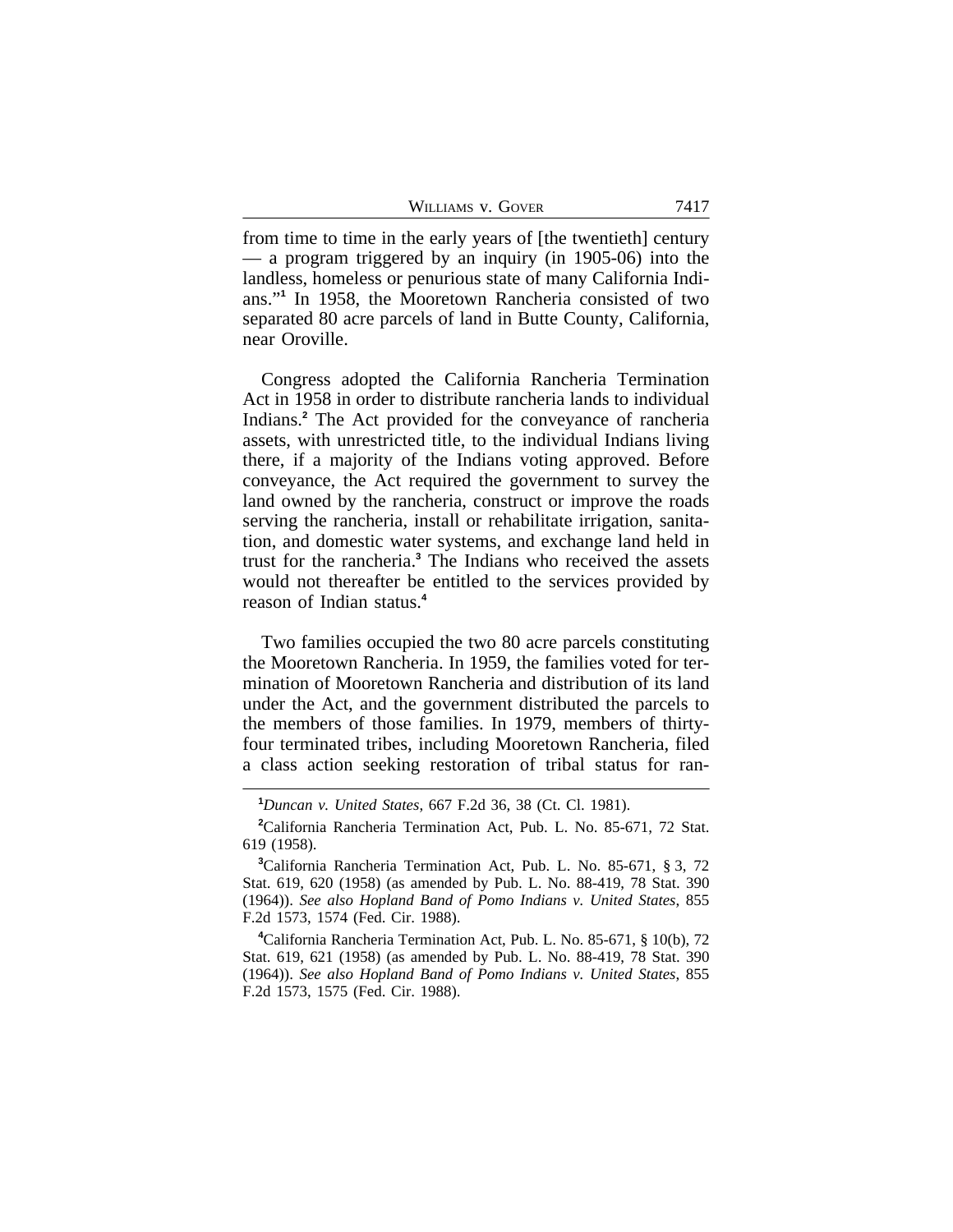| 7418 | WILLIAMS V. GOVER |  |
|------|-------------------|--|
|      |                   |  |

cherias. In 1983, the government entered into a consent decree in a class action, restoring the Mooretown Rancheria as a federally-recognized rancheria and Indian tribe.**<sup>5</sup>**

The Bureau of Indian Affairs ("BIA") invited the plaintiffs and class members at Mooretown Rancheria to a meeting in June 1984. At the meeting, BIA officers explained that each individual landowner could reconvey his or her land to the United States to be held in trust (avoiding taxes and local regulation but subjecting the land to some federal control), or not, as they chose, and that the tribe could form a government. No one chose to put their land in trust and the tribal members at the meeting chose not to organize a tribal government.

Three years later, sentiments had changed. In October 1987, tribal members organized a tribal meeting. They invited all direct descendants of the people who lived at Mooretown Rancheria when it was terminated in 1959, the BIA, and anyone else interested in attending. The BIA did not organize the meeting and no one from the BIA attended the meeting. The lead plaintiff in this case did attend the meeting. At the October 1987 meeting, Mooretown Rancheria decided to organize a tribal government. Soon afterward, Mooretown Rancheria adopted a tribal constitution. According to the constitution, tribal membership consisted of the four people to whom Mooretown Rancheria was distributed upon termination in 1959, their dependents, and lineal descendants of those distributees and their dependants.

The problem that led to this lawsuit is that the plaintiffs got squeezed out of full tribal membership. A 1998 tribal resolution further narrowed full tribal membership to "only those members who are direct lineal descendants of the four distributees." Other tribal members were "reclassified" by the resolution as "adoptee members." Thus, although the plaintiffs are Concow-Maidu Indians descended from people who have

**<sup>5</sup>***Hardwick v. United States*, No. C 79-1710 SW (N.D. Cal. 1983).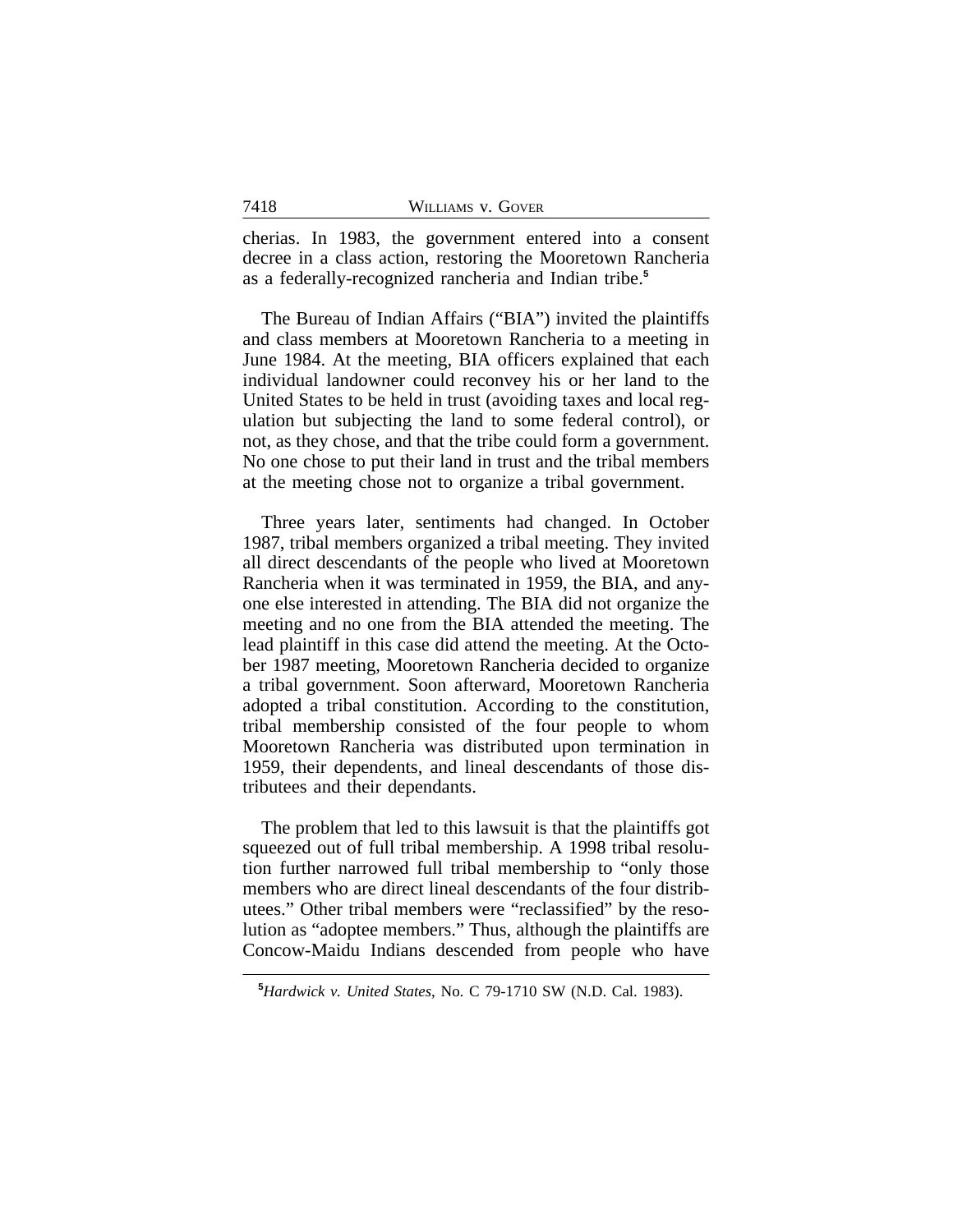| WILLIAMS V. GOVER | 7419 |
|-------------------|------|
|-------------------|------|

lived at Mooretown Rancheria for a very long time, they lack the rights of full members of the Mooretown Rancheria tribe. This does not affect their status as Indians for the purpose of federal governmental benefits conferred on Indians. But it does affect their tribal voting rights. Depending on tribal decisions, it may also affect their right to a share of the revenues generated by tribal casinos and other tribal activities.

Plaintiffs sued officials of the Department of the Interior, Bureau of Indian Affairs. They did not sue Mooretown Rancheria. The district court dismissed the case on a motion to dismiss and for summary judgment, and plaintiffs appeal.

#### **Analysis**

**[1]** Plaintiffs have an insuperable problem with their case. An Indian tribe has the power to define membership as it chooses, subject to the plenary power of Congress.**<sup>6</sup>** Nor need the tribe, in the absence of Congressional constraints, comply with the constitutional limitations binding on federal and state governments when it exercises this and other powers. In 1978, the Supreme Court held in *Santa Clara Pueblo v. Martinez* that "[a]s separate sovereigns pre-existing the Constitution, tribes have historically been regarded as unconstrained by those constitutional provisions framed specifically as limitations on federal or state authority." **7** Even where there is some

**<sup>6</sup>** *Santa Clara Pueblo v. Martinez*, 436 U.S. 49, 72 (1978) ("A tribe's right to define its own membership for tribal purposes has long been recognized as central to its existence as an independent political community."). *See Adams v. Morton*, 581 F.2d 1314, 1320 (9th Cir. 1978) ("[U]nless limited by treaty or statute, a Tribe has the power to determine tribal membership."), *accord*, *Apodaca v. Silvas*, 19 F.3d 1015 (5th Cir. 1994) (per curiam); *Smith v. Babbitt*, 100 F.3d 556 (8th Cir. 1996); *Ordinance 59 Assn. v. United States Dept. of the Interior*, 163 F.3d 1150 (10th Cir. 1998). *See also*, Felix S. Cohen, Handbook of Federal Indian Law 98- 100, 133-37 (1942).

**<sup>7</sup>** *Santa Clara Pueblo v. Martinez*, 436 U.S. 49, 56 (1978) (Marshall, J.). *Santa Clara Pueblo* cites *Roff v. Burney*, 168 U.S. 218 (1897). In *Roff*, the Supreme Court held that the "only restriction on the power" of an Indian tribe "to legislate in respect to its internal affairs is that such legislation shall not conflict with the Constitution or laws of the United States." *Roff v. Burney*, 168 U.S. 218, 222 (1897).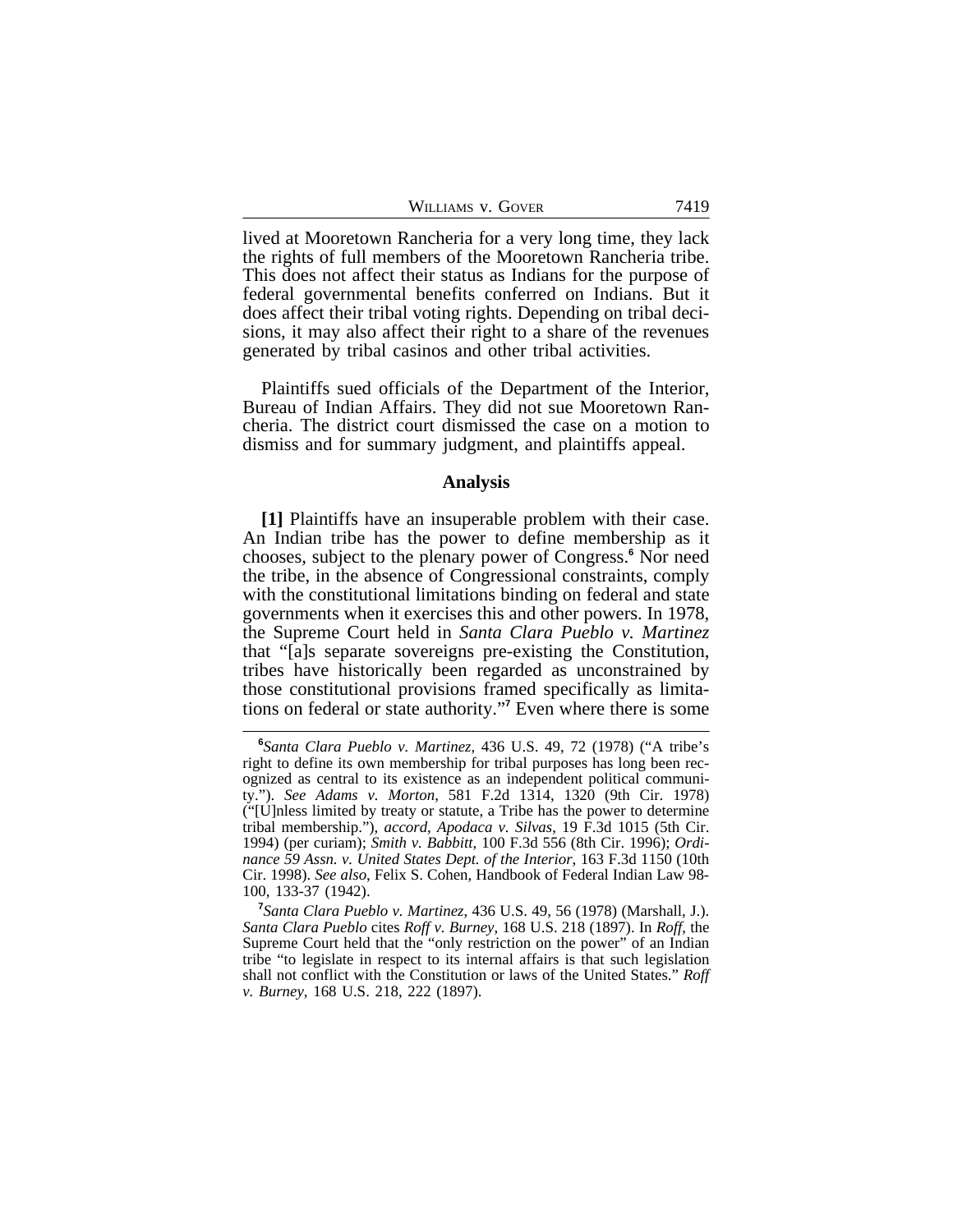legal constraint on tribes, " 'without congressional authorization,' the 'Indian Nations are exempt from suit.' " **8** "[T]he tribes remain quasi-sovereign nations which, by government structure, culture, and source of sovereignty are in many ways foreign to the constitutional institutions of the Federal and State governments." **9**

Doubtless because of these well-established limitations, plaintiffs style their complaint as against the BIA, rather than the tribe. They have two theories.

First, plaintiffs argue that the BIA violated the Administrative Procedure Act by adopting a "rule" without the required notice and comment procedure.**<sup>10</sup>** The district court rejected this argument, finding that the BIA never promulgated any "rule." We agree.

It is unclear what "rule" plaintiffs suppose that the BIA promulgated. Plaintiffs note that when the *Hardwick* stipulated class action judgment restored a number of terminated rancherias, BIA memoranda mentioned using the lists of people to whom the rancherias were distributed upon termination, their dependents, and their lineal descendants as a starting point for determining the tribal membership rolls. If the BIA had promulgated such a rule providing for tribal membership, it putatively would impair the claims of plaintiffs in this case, who are descendants of people who appear in the 1915 tribal census and 1935 tribal voter roll, but are not descendants of the distributees.

**[2]** But the BIA carefully avoided promulgating any such rule or policy, respecting the right of the various restored rancherias to define their own memberships. In 1984, the BIA invited the known *Hardwick* plaintiffs and class members to

**<sup>8</sup>** *Santa Clara Pueblo v. Martinez*, 436 U.S. 49, 56 (1978). **9** *Santa Clara Pueblo v. Martinez*, 436 U.S. 49, 71 (1978). **<sup>10</sup>**5 U.S.C. § 551.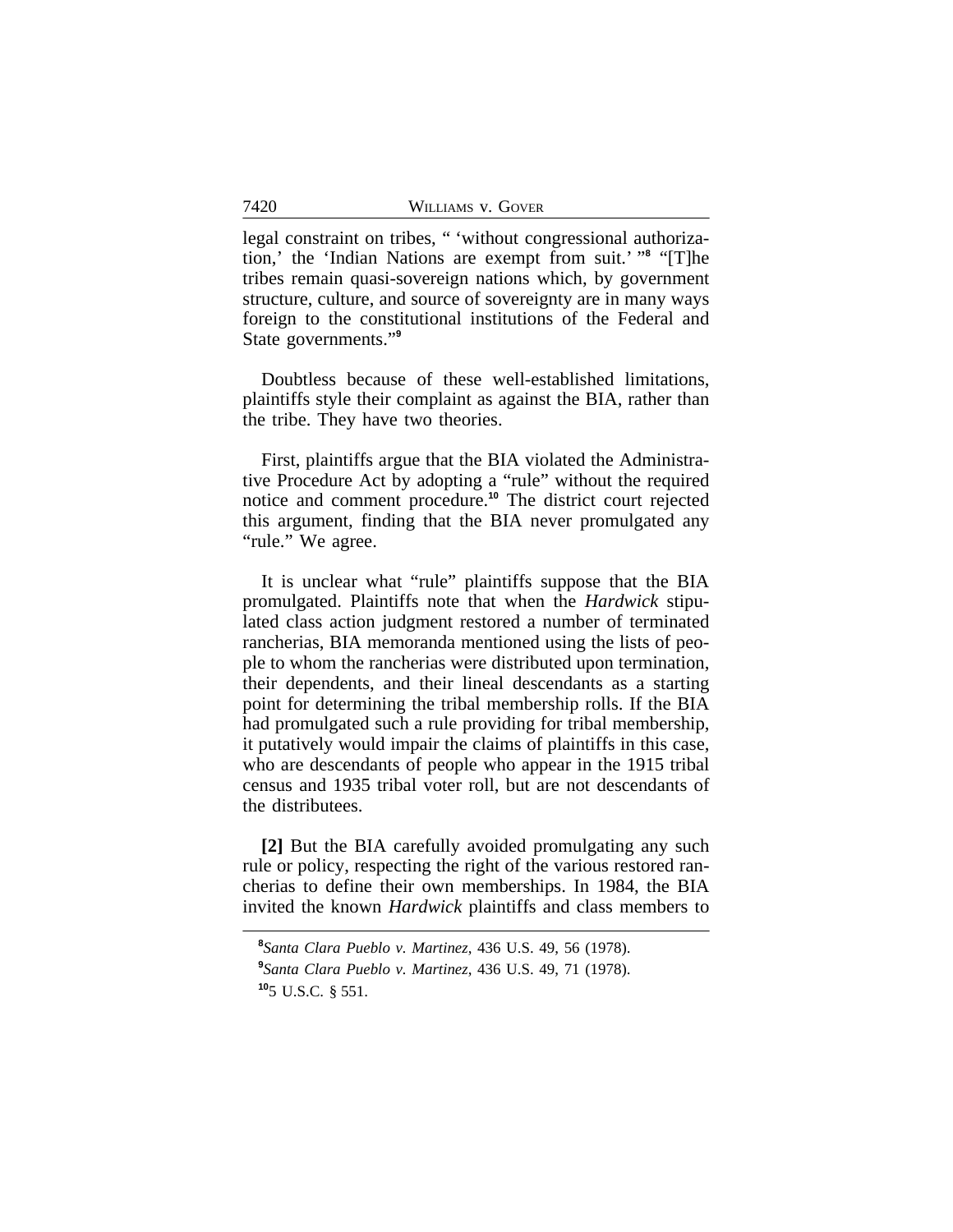| WILLIAMS V. GOVER | 7421 |
|-------------------|------|
|                   |      |

a meeting where it told them about the *Hardwick* settlement and offered to help them form a tribal government, if they chose to do so. The eleven people who came to the Mooretown Rancheria meeting chose not to organize a formal government. In 1987, Mooretown Rancheria invited the BIA not the other way around — to an "open meeting," where the Rancheria organized a tribal roll. The invitation, apparently from a member of Mooretown Rancheria, was addressed to direct descendants of the four distributees, but expressly stated that the meeting was "open" and "anyone interested in attending is welcome.'

No one from the BIA attended the 1987 meeting. The lead plaintiff in this case did attend. Plaintiffs do not claim that Mooretown Rancheria organized behind their backs. At the meeting, Mooretown Rancheria organized a tribal government. The Rancheria sent the BIA a copy of the attendance list. The BIA provided neither a membership list nor membership criteria. In 1998, Mooretown Rancheria sent the BIA a copy of its Constitution and Enrollment List,**<sup>11</sup>** limiting tribal membership to lineal descendants of the four 1959 distributees.

**[3]** We cannot identify anything the BIA did that constitutes promulgating a "rule" under the Administrative Procedure Act. The BIA never told Mooretown Rancheria who should qualify for tribal membership. When the BIA invited people to a meeting in 1984, it addressed the invitation, "Dear Plaintiff and Class member." The phrase "class member" referred to the *Hardwick* class action. When Mooretown Rancheria organized, some of the plaintiffs were members. But when in 1998, Mooretown Rancheria decided to limit tribal membership to "only those members who are direct *Lineal Descendants* of the four distributees," **<sup>12</sup>** those plaintiffs were

**<sup>11</sup>**Mooretown Rancheria is not organized under the Indian Reorganization Act, so the BIA did not require it to provide these materials.

**<sup>12</sup>**Mooretown Rancheria, Resolution 98-218, Reclassification of Membership in Accordance With the Constitution of the Mooretown Rancheria, February 18, 1998 (emphasis in original).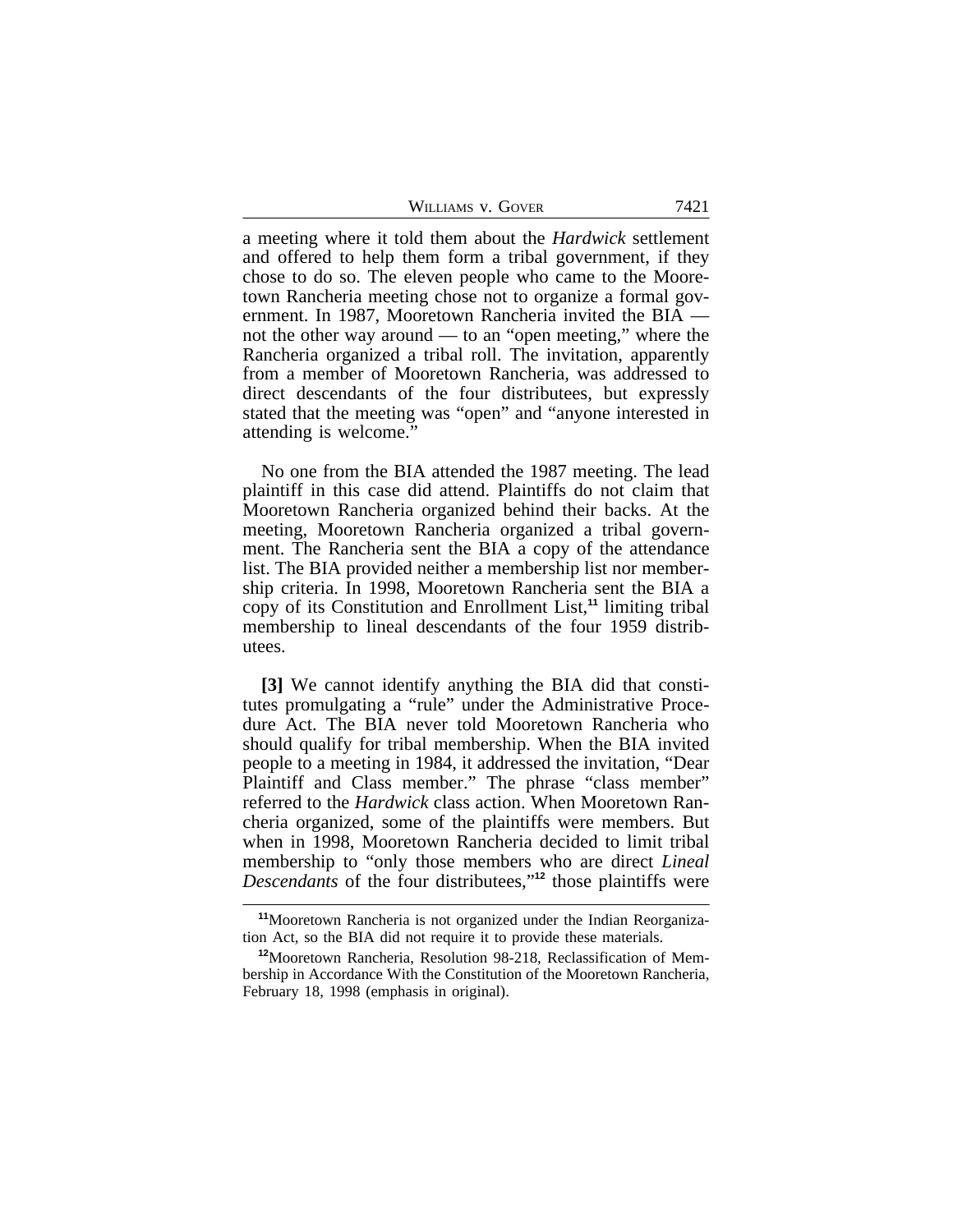squeezed out. Uncontradicted evidence establishes that Mooretown Rancheria itself squeezed them out, and that it did not act at the behest of the BIA.

**[4]** Under *Santa Clara Pueblo*, **<sup>13</sup>** Mooretown Rancheria had the power to squeeze the plaintiffs out, because it has the power to define its own membership. It did not need the BIA's permission and did not ask for it, and the BIA never purported to tell it how to define its membership. Plaintiffs argue that the BIA had a policy amounting to a "rule" **<sup>14</sup>** that tribal membership in restored rancherias ought to consist of the original distributees and their lineal descendants. We find no evidence of any such policy in the record. And given a tribe's sovereign authority to define its own membership, it is unclear how the BIA could have any such policy.

**[5]** Plaintiffs's best evidence of a BIA policy is its 1984 invitation, which was addressed, "Dear Plaintiff and Class member." Plaintiffs also point to scattered remarks in BIA documents that suggest the BIA looked to the "distributees and heirs" language of the *Hardwick* stipulated class action judgment when it decided whom it should contact about reviving other restored rancherias. The *Hardwick* stipulated judgment defined the class as distributees of each rancheria and their "Indian heirs, legatees or successors in interest." Plaintiffs can only point to the address, and do not purport to challenge the class definition upon which the BIA based the address. The letter did not suggest any tribal membership criteria, did not result in any organization of Mooretown Ran-

**<sup>13</sup>***Santa Clara Pueblo v. Martinez*, 436 U.S. 49, 56 (1978).

**<sup>14</sup>**5 U.S.C. § 551(4) (" 'rule' means the whole or a part of an agency statement of general or particular applicability and future effect designed to implement, interpret, or prescribe law or policy or describing the organization, procedure, or practice requirements of an agency and includes the approval or prescription for the future of rates, wages, corporate or financial structures or reorganizations thereof, prices, facilities, appliances, services or allowances therefor or of valuations, costs, or accounting, or practices bearing on any of the foregoing").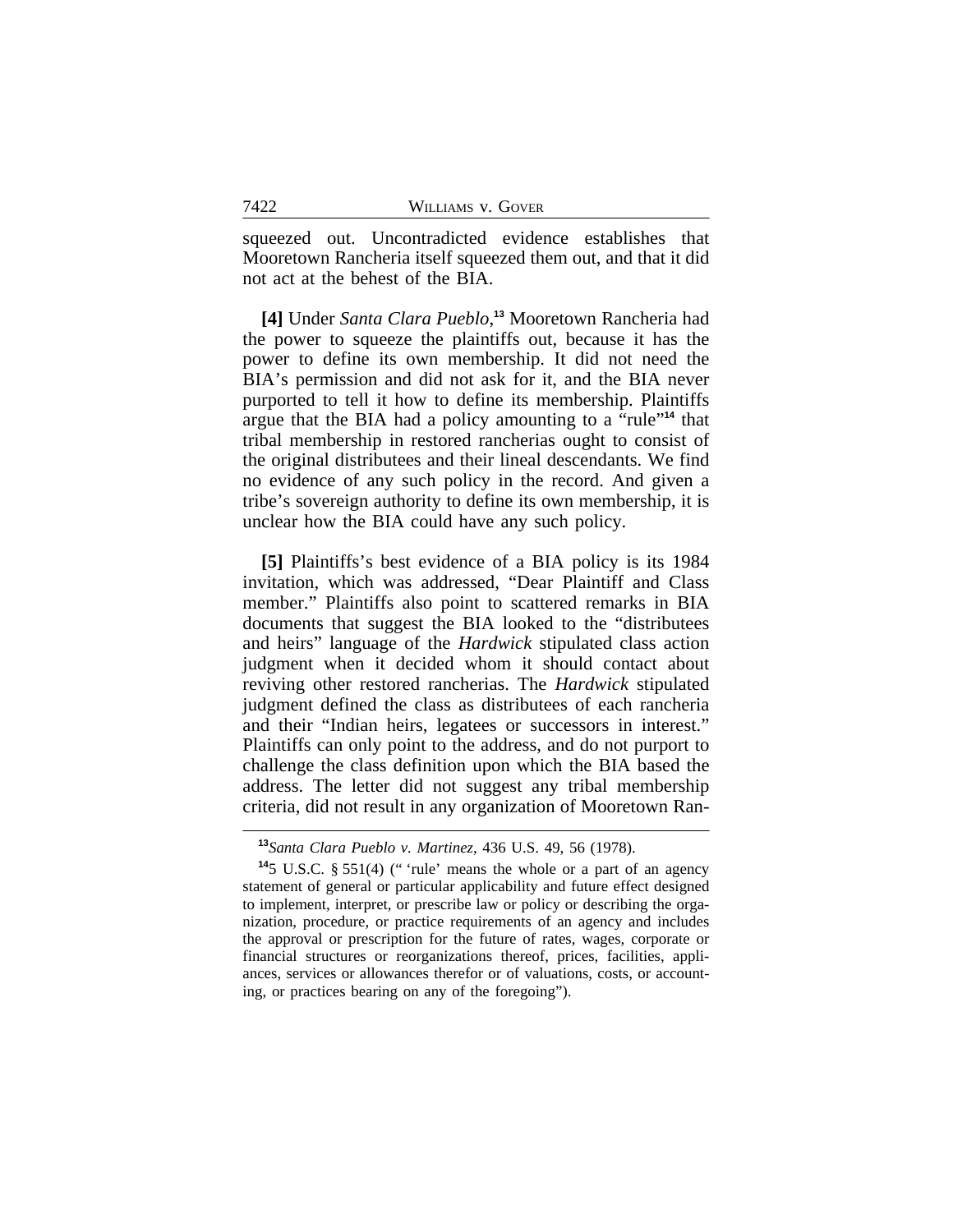| 7423 |
|------|
|      |

cheria (which chose at that time not to reorganize), and did not coincide with the membership criterion that squeezed plaintiffs out when Mooretown Rancheria eventually adopted the membership criterion fourteen years later.

**[6]** The record does not establish that the BIA had any "rule" governing tribal membership or suggesting tribal membership criteria in restored rancherias. It does not establish that the BIA had any rule — or that Mooretown Rancheria followed any rule — regarding who could attend tribal meetings and participate in organizing a tribal government. And without a "rule," there can be no violation of the Administrative Procedure Act notice and comment requirements for rules.

**[7]** Second, plaintiffs argue that the BIA denied them due process of law under the Fifth Amendment because BIA action deprived them of tribal membership. As explained above, nothing in the record supports this allegation. Also, no facts could be proved that would establish such a deprivation. *Santa Clara Pueblo* and its predecessors establish that "[a] tribe's right to define its own membership for tribal purposes has long been recognized as central to its existence as an independent political community." **<sup>15</sup>** For this reason, the BIA could not have defined the membership of Mooretown Rancheria, even if had tried.

**[8]** Plaintiffs suggest that we should distinguish *Santa Clara Pueblo* because the Santa Clara Pueblo were a continuously existing tribe,**16** while Mooretown Rancheria was terminated and restored. Such a distinction would be unsound, because it would deprive restored tribes of the power to determine their own membership. Nothing in the *ratio decidendi* of *Santa Clara Pueblo* supports such a distinction. Throughout the twentieth century, tribal organization or the lack

**<sup>15</sup>***Santa Clara Pueblo v. Martinez*, 436 U.S. 49, 72 (1978). **<sup>16</sup>***Santa Clara Pueblo v. Martinez*, 436 U.S. 49 (1978).